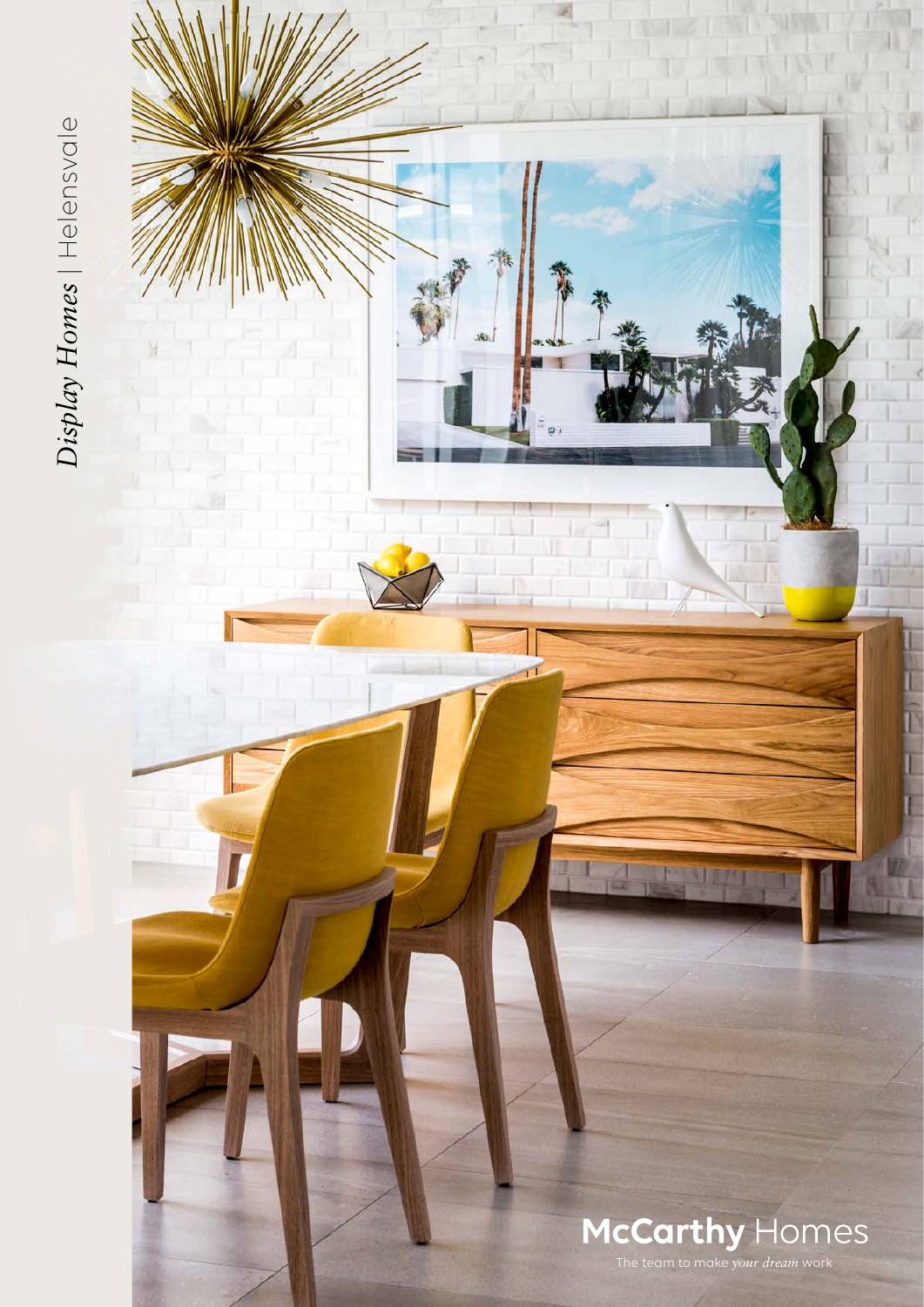

## WELCOME

At McCarthy Homes, we know that a home is a place of comfort. It's a place where family and friends can gather; where laughs and stories are shared; where milestones are celebrated and life goals are achieved. A home is an extension of you. That's why we firmly believe in giving you the freedom to create and customise your ideal home. We'll combine our knowledge and expertise with your personal style to craft a high quality space that is tailored to you. And with over 20 years of experience behind us, you can rest assured that your new home is in good hands.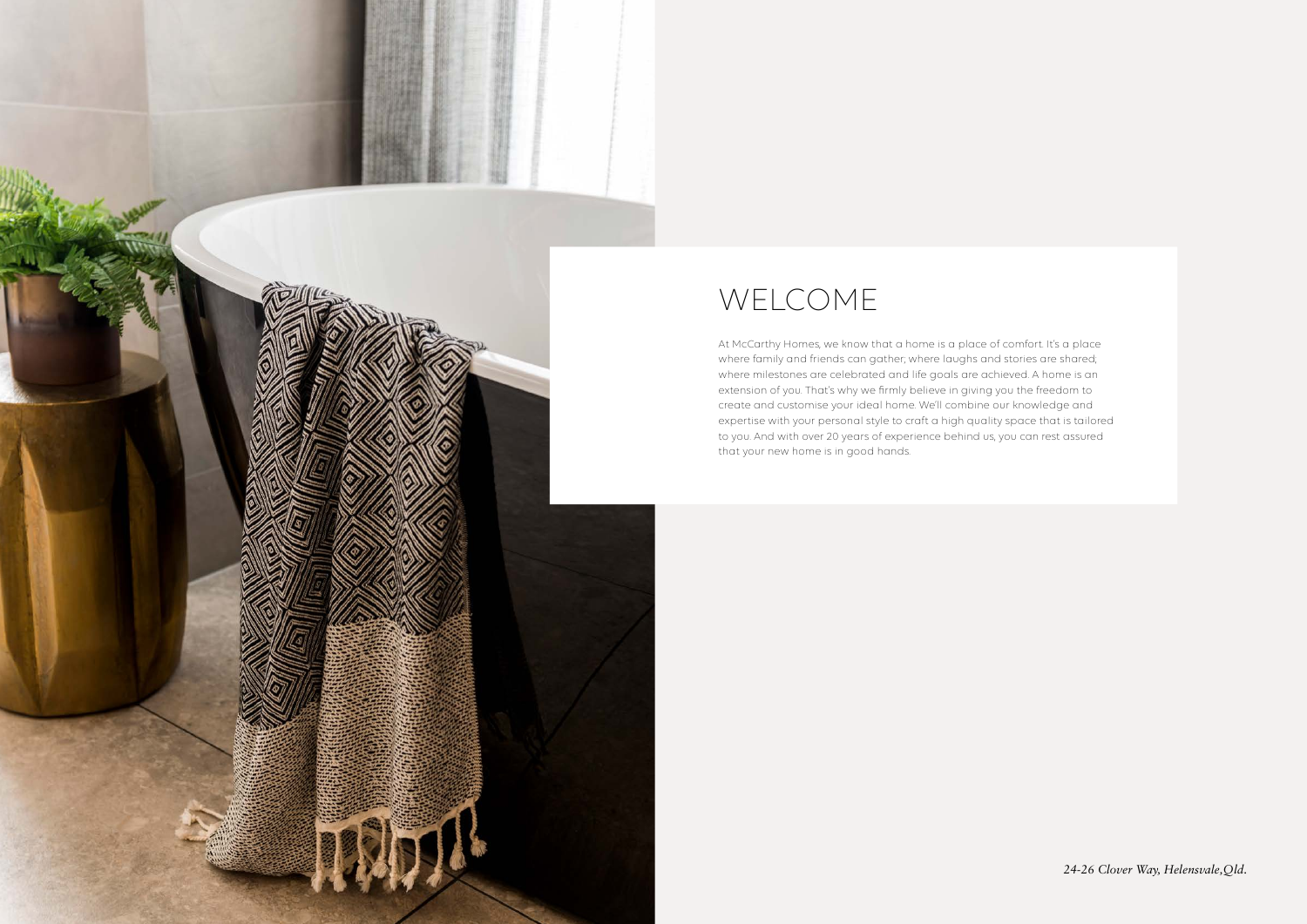## AQUARIS 46

Filled with bright natural light, carefully considered features and luxury inclusions, the Aquaris certainly makes a statement! The Aquaris design provides plenty of room for the entire family with four sizeable bedrooms, one of the secondary bedrooms conveniently featuring an ensuite – great for guests or older children who like their own space. The master suite is the epitome of luxury with an extravagant walk-in robe, freestanding bath, double ensuite and oversized shower. Discover the Aquaris today, and find out why so many people are in love with this home!

- Rubix facade
- Four bedrooms
- Spacious open plan living area
- Stunning outdoor entertaining area with pool & bbq
- Butler's pantry/sink with deluxe wine rack
- Luxury ensuite and walk-in robe to master
- Three living areas leisure space, lounge and family
- Ensuite to bedroom two
- Elegant designer kitchen  $\Box$  4  $\Box$  3.5  $\Box$  2

# Aquaris 46 display *Aquaris 46 display*





The Aquaris design is also available in sizes 36/38.

Please visit mccarthyhomes.com.au to view all floor plans.



#### KEY FEATURES

UPPER FLOOR PLAN 171.33sq.m.



LOWER FLOOR PLAN 250.66sq.m.

### *Specifications*

| 13 66m    |
|-----------|
| 2399m     |
| 16 00 m   |
| 421.99sqm |
|           |

All images are for illustrative purposes only. They feature upgrades and items that are not standard inclusions. To view all floor plans visit mccarthyhomes.com.au Floor plans visit mccarthyhomes.com.au Floor plans are not

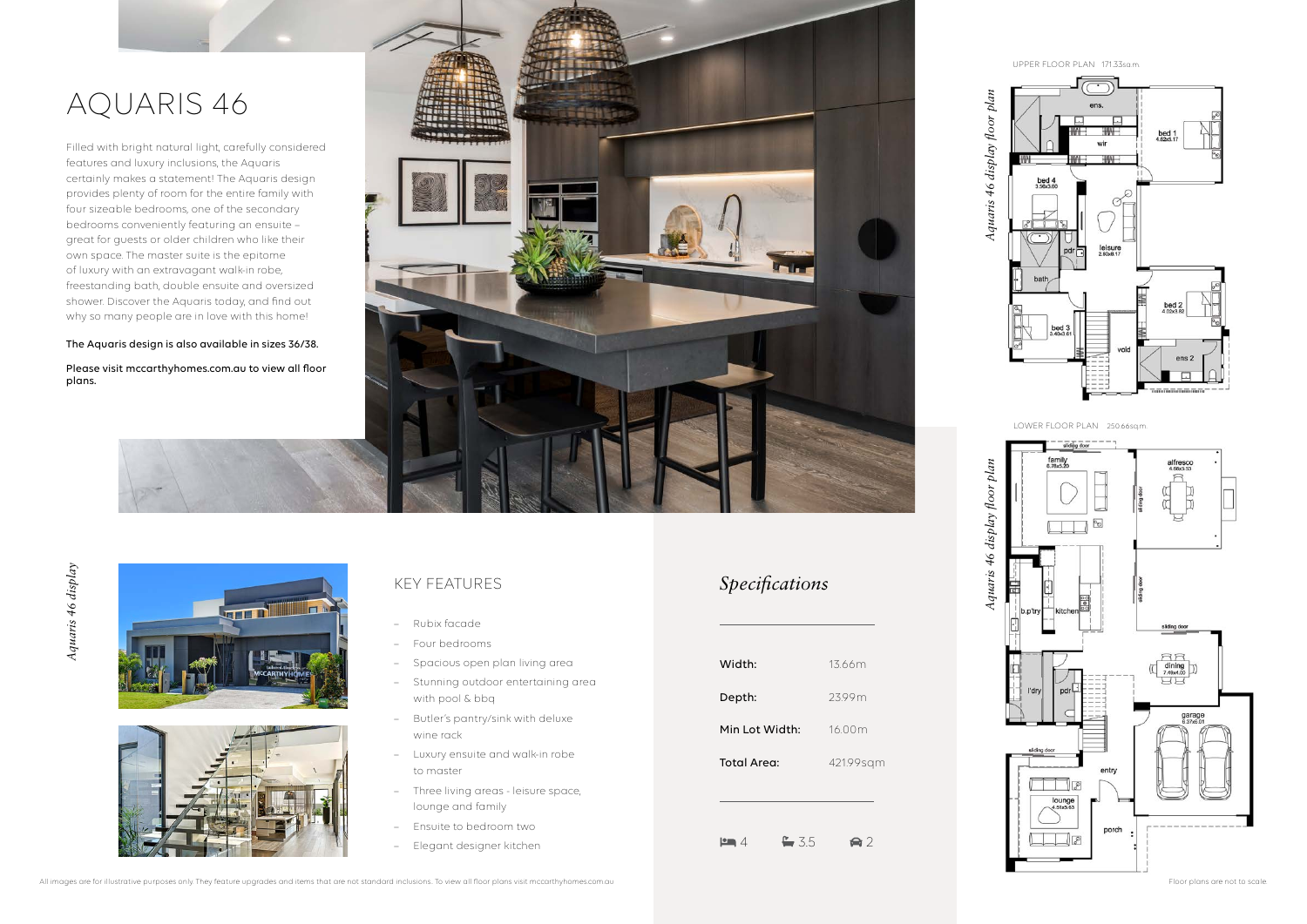## CARRINGTON 40

The stunning Carrington design pairs sophistication with modern convenience. The display home boasts four generously sized bedrooms on the upper level, while a guest room on the lower level offers you a multi-purpose space to convert as your needs change over time. The master suite is a luxurious sanctuary for parents, featuring a deluxe walk-in robe, double vanity ensuite, and sleek shower. A perfectly positioned leisure space separates the secondary bedrooms, and forms a welcoming area for unwinding with a good book or tv series.





#### The Carrington design is also available in sizes 33/36/44.

Please visit mccarthyhomes.com.au to view all floor plans.



Carrington 40 display floor plan *Carrington 40 display floor plan*

#### KEY FEATURES

- Island facade
- Four bedrooms
- Optional guest room or study
- Luxury ensuite and walk-in robe to master
- Butler's pantry/sink
- Firepit and outdoor teppanyaki bar
- Three living areas leisure space, lounge and family
- Understairs wine room

UPPER FLOOR PLAN 153.81sq.m.

LOWER FLOOR PLAN 218.18sq.m.



#### *Specifications*

| Width:             | 1267m     |
|--------------------|-----------|
| Depth:             | 20.53m    |
| Min Lot Width:     | 15.00m    |
| <b>Total Area:</b> | 371.99sqm |

Ľ

 $25$   $\bullet$  2

*Carrington 40 display floor plan*

Carrington 40 display floor plan